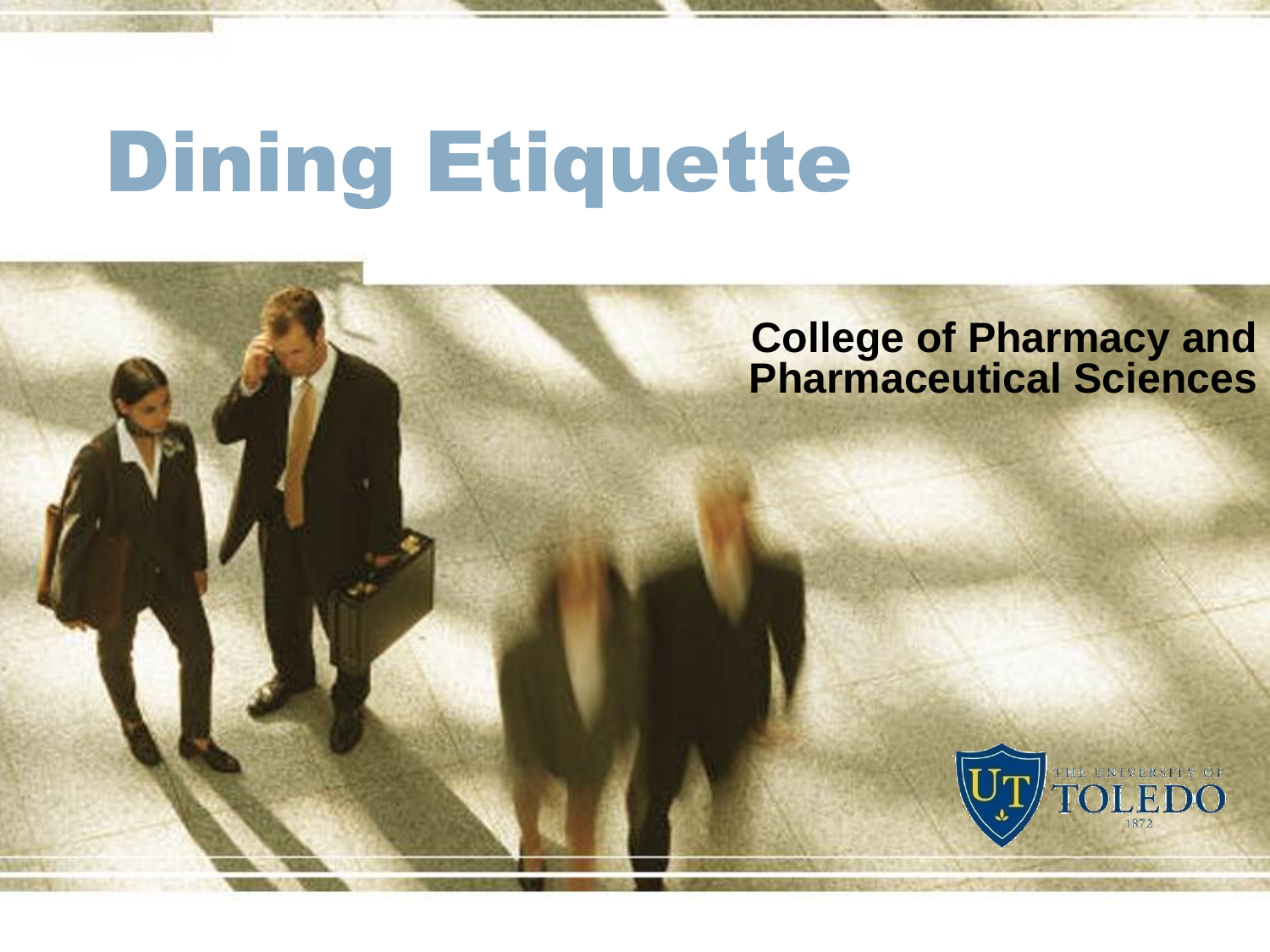#### "[Dining Etiquette](http://www.youtube.com/watch?v=HDTB7jsc0UY)"

# **DINING ETIQUETTE TABLE MANNERS**

**An AoM Instructional Film**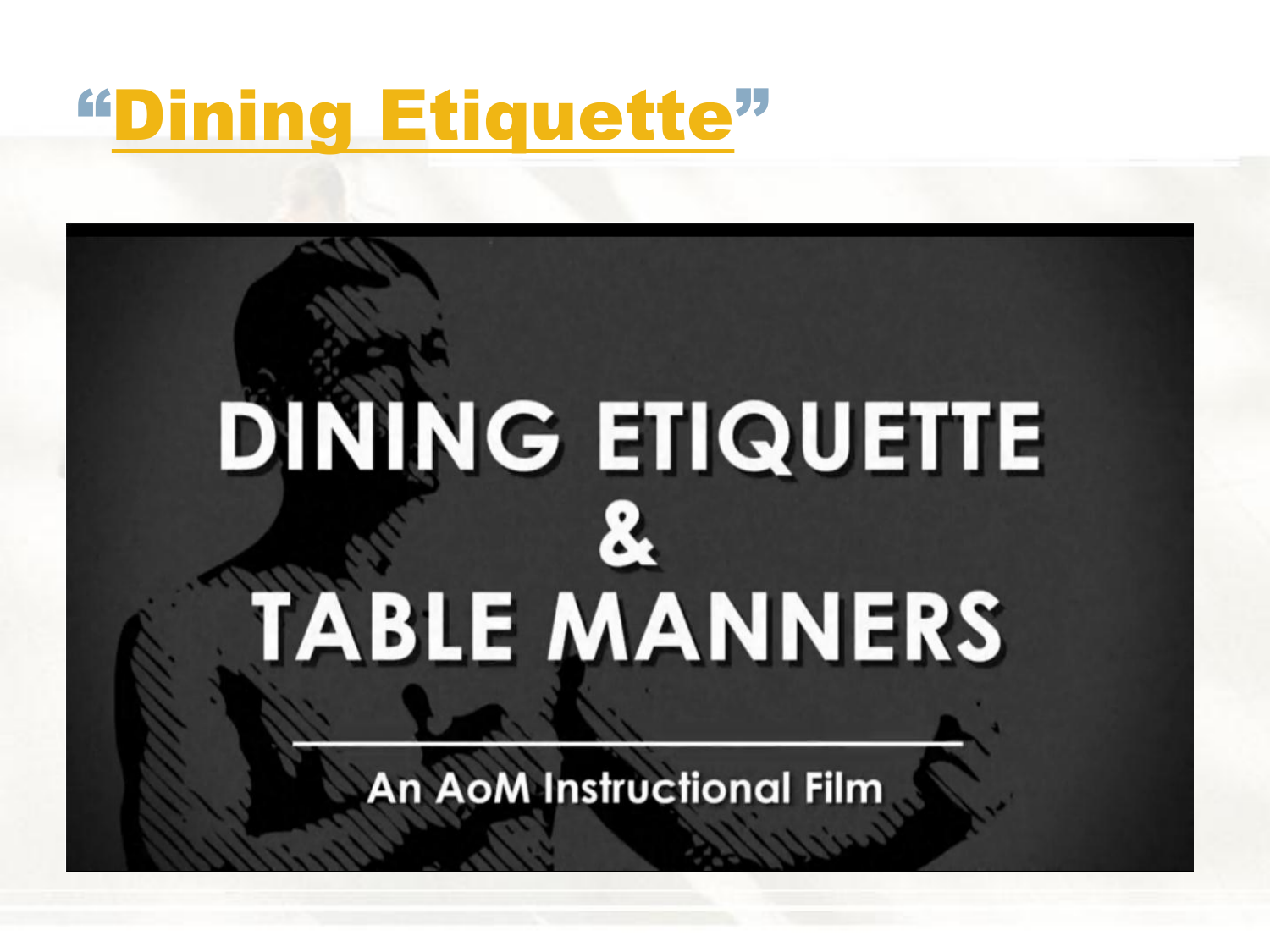#### The Basics

- **Good Manners** come from the inside and do not change
- **Etiquette Rules** come from the outside and are always changing
- Knowing the "rules" is essential because it puts you in the position of knowing when it's appropriate to bend them.
- A person's feelings are always more important than strictly adhering to the rules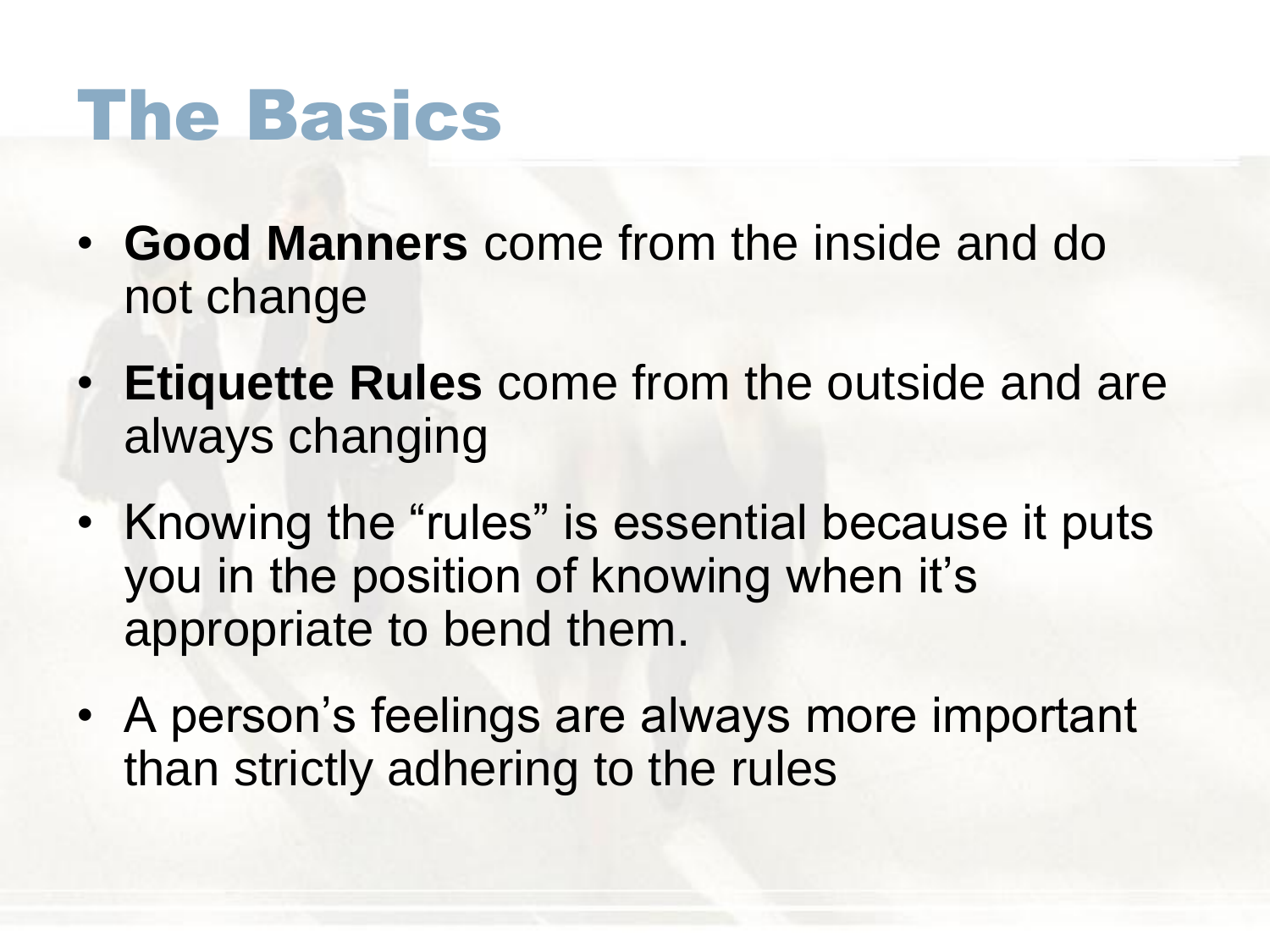# The Invitation

- Invitations should plainly inform you whether your company alone is requested or if you may bring a guest.
- Whether the invitation is for a small party or a large function, there will be space or price considerations to be dealt with and limitations must be imposed by the host.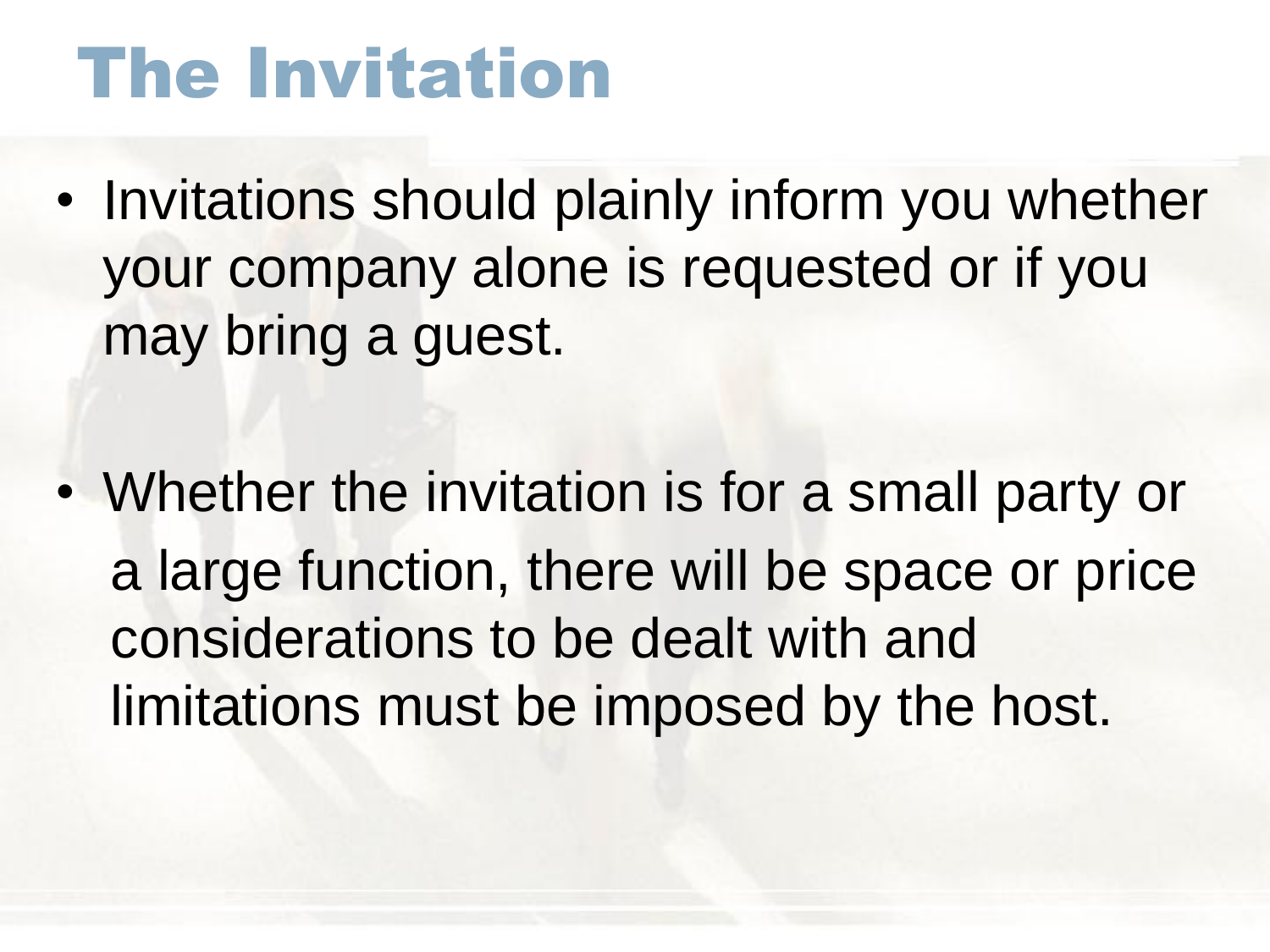# RSVP Translated:

- *Repondez, s'il vous plait*
- Respond if you please
- Kindly give me an answer
- The favor of a reply is requested
- Tell me if you're comin'

**No matter how you interpret the message, PLEASE respond!**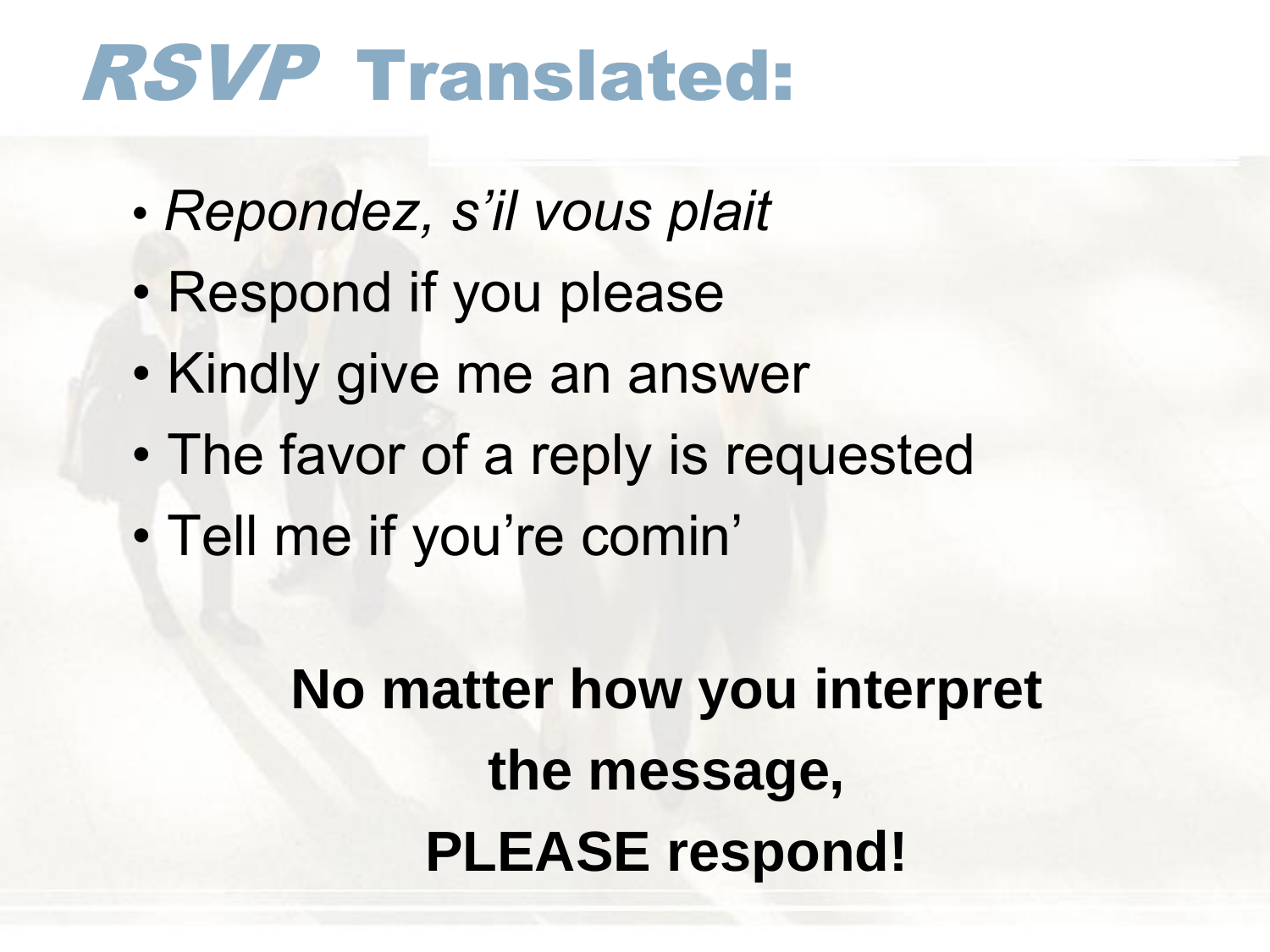# Breaking a Commitment

In the matter of dining engagements, the following **may not** be broken under any circumstances short of sudden death:

- Seated dinners for ten or fewer people.
- Restaurant meals when you have promised to meet one other person and cannot notify him or her that you will not be there.
- Any written invitation that you have RSVP'd with your planned attendance.

Source: *Dining with Etiquette*, http://www.fordham.edu/images/Facilities/food/pdfs/etiquette2.pdf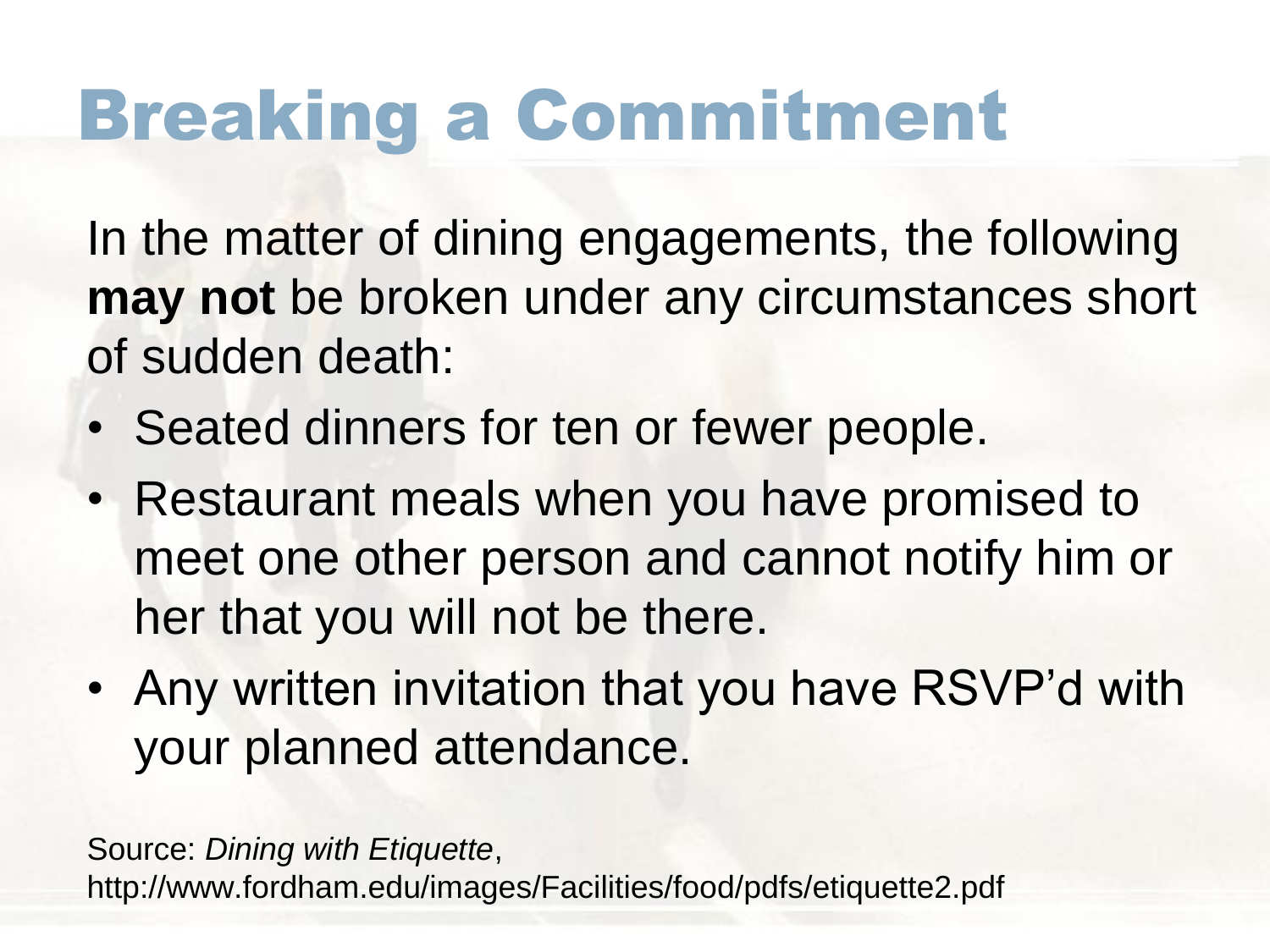# Dining Etiquette

- A set of rules that govern the expectations of social and dining behavior in a workplace, group or society.
- Table manners are visible signs that you are a polished and knowledgeable professional.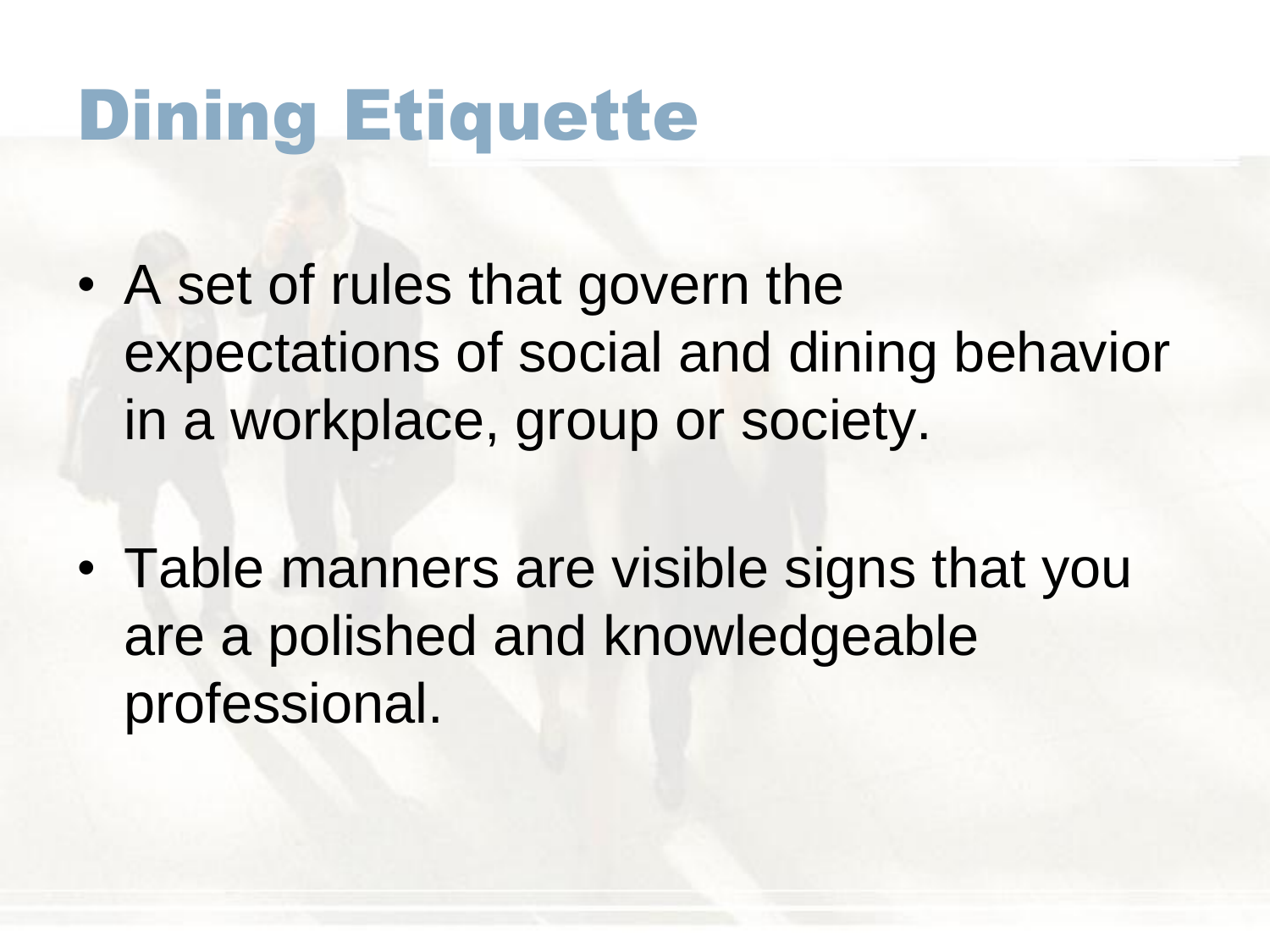#### Interviewing Meals

- Arrive at least 10 minutes early unless otherwise specified. **Never arrive late!**
- Employers need to trust you can represent them in social settings with customers, clients, colleagues and competitors. They will be watching your dining manners.
- The focus is on the interview, not the food!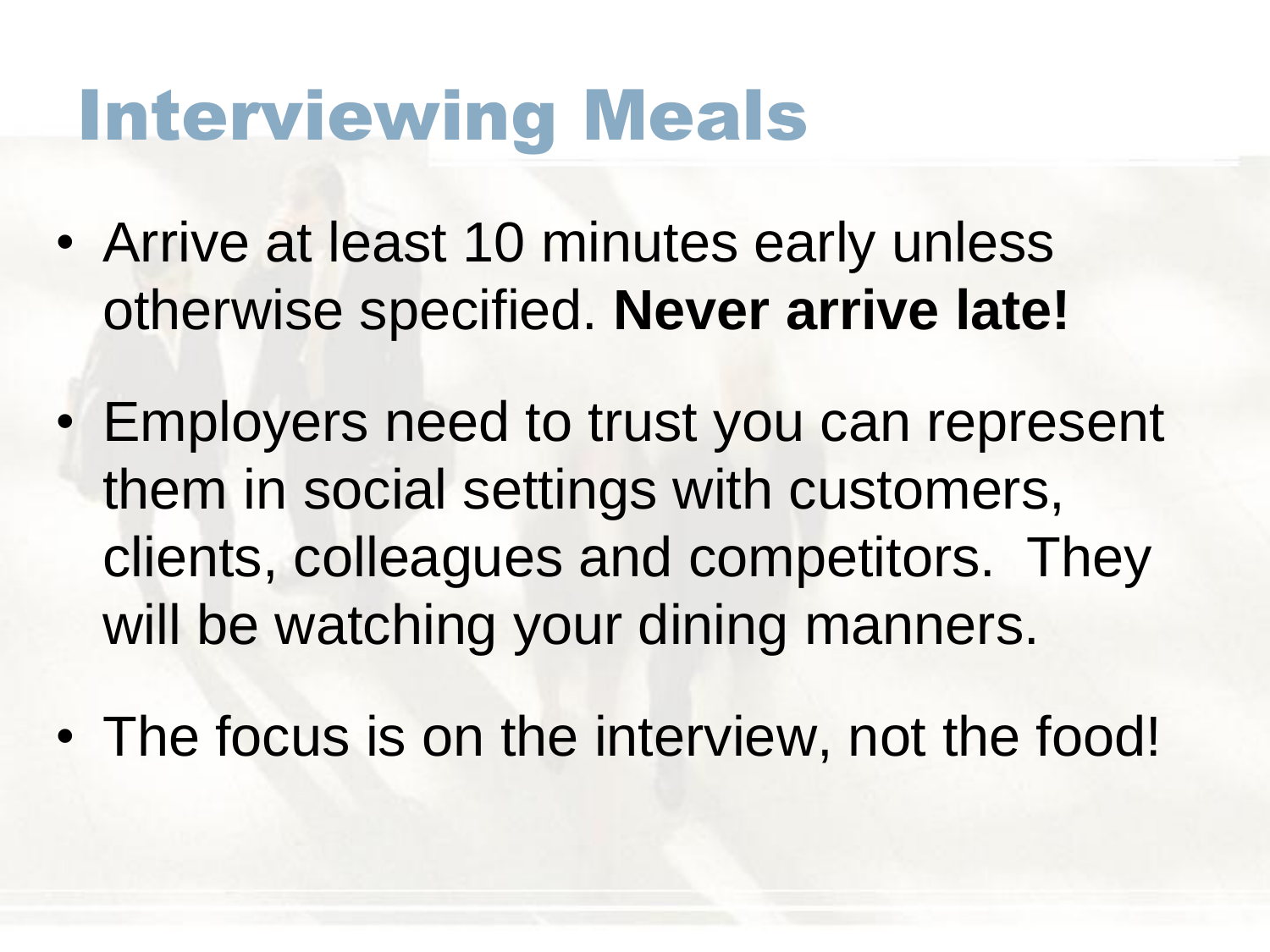#### Table Settings

- Solids to the left Liquids to the right
	- "b"read and "d"rink
- Pick up silverware from the outside in toward your plate
- Put napkin on lap as soon as host does. Napkins remain on your lap until completion of meal. Never use as a bib.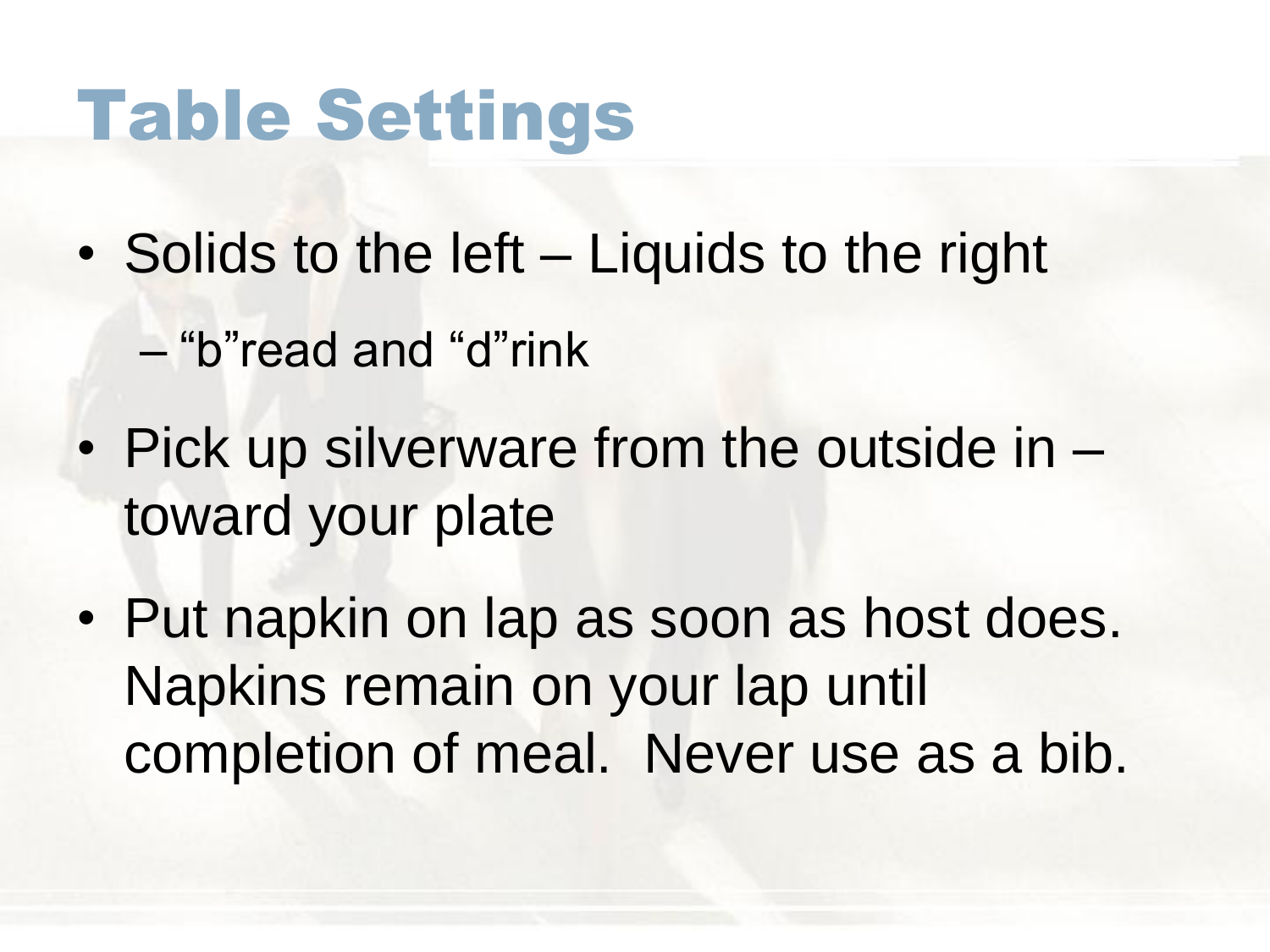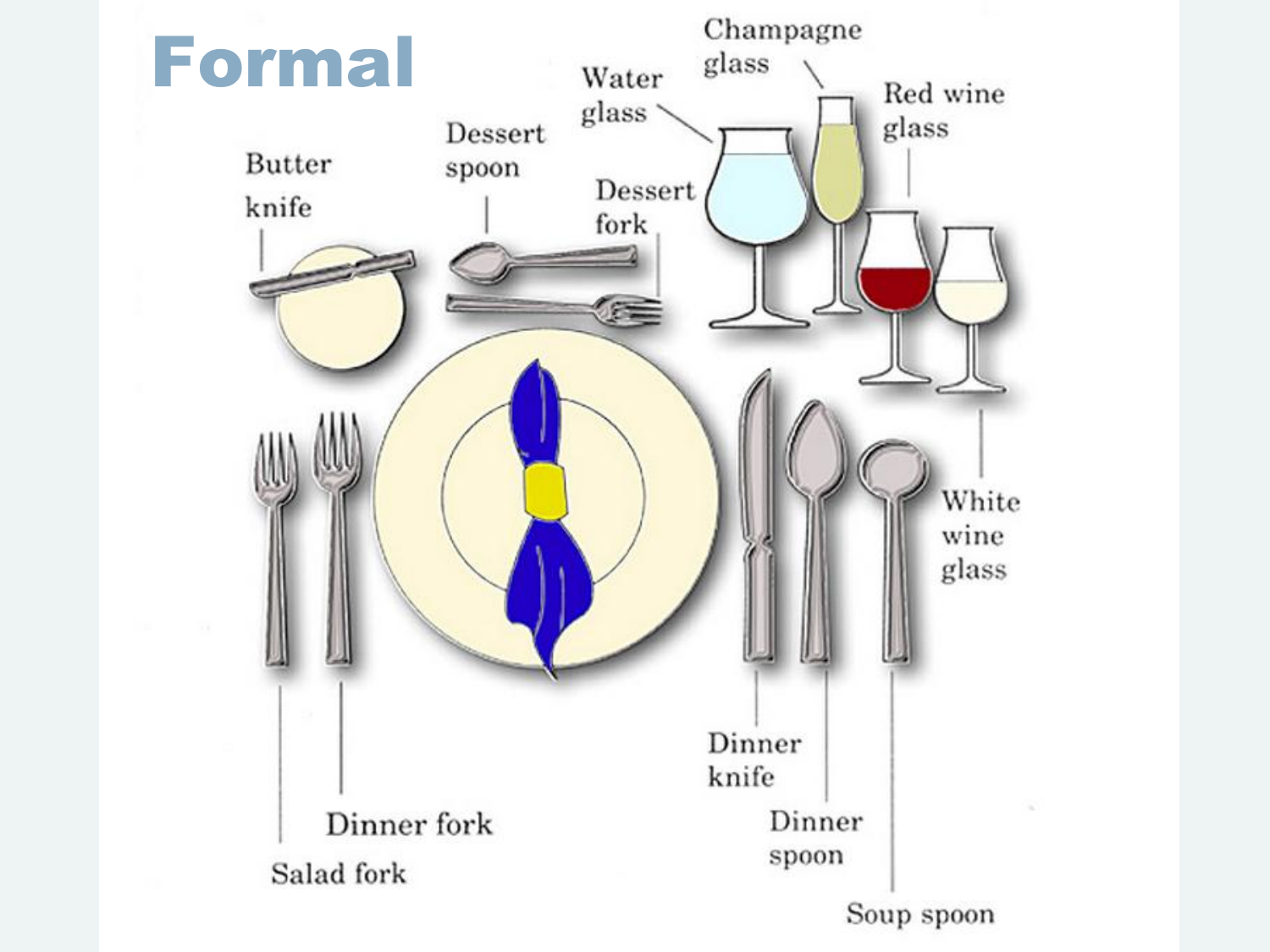# **Ordering**

- Take your lead from your host when ordering.
- Do not order the most expensive item on the menu.
- Order something that will be easy to eat and not messy – no spaghetti, chicken wings, ribs, etc.
- Do not order alcohol! If the host orders a bottle of wine and insists, only have ONE glass.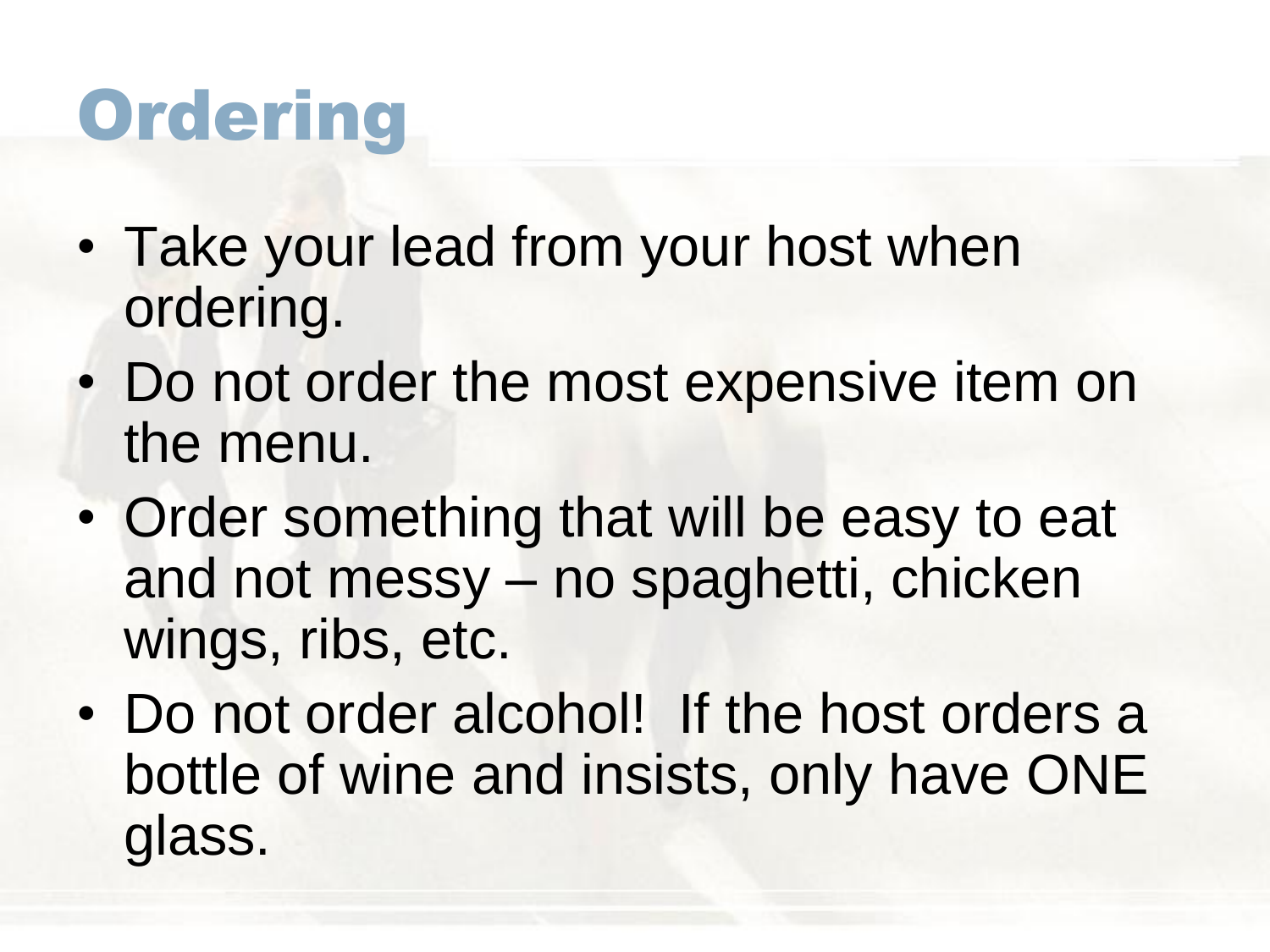#### Utensils

- Do not make a fist around the handle of the utensil.
- **Continental style:** cut food one bite at a time, use the fork in left hand, tines down, to spear the food and bring to mouth.
- **American Standard style:** cut food a few bites at a time, lay the knife across the plate (sharp edges toward you), and switch fork to right hand to eat.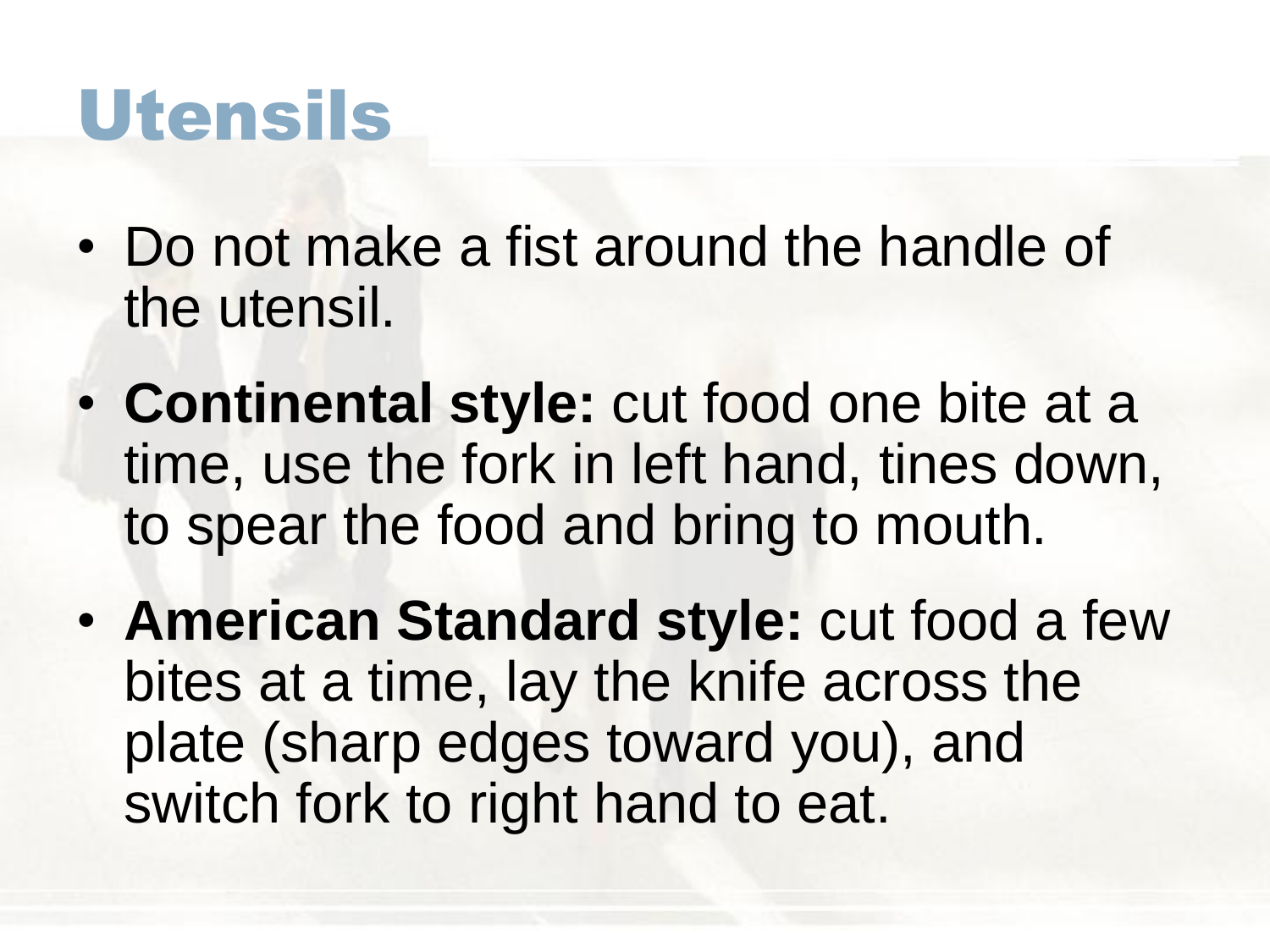#### Service

- Wait for your host to pick up his/her fork to eat first.
- Wait until everyone at the table has been served before beginning to eat.
- Never reach across the table for something, always ask for it to be passed.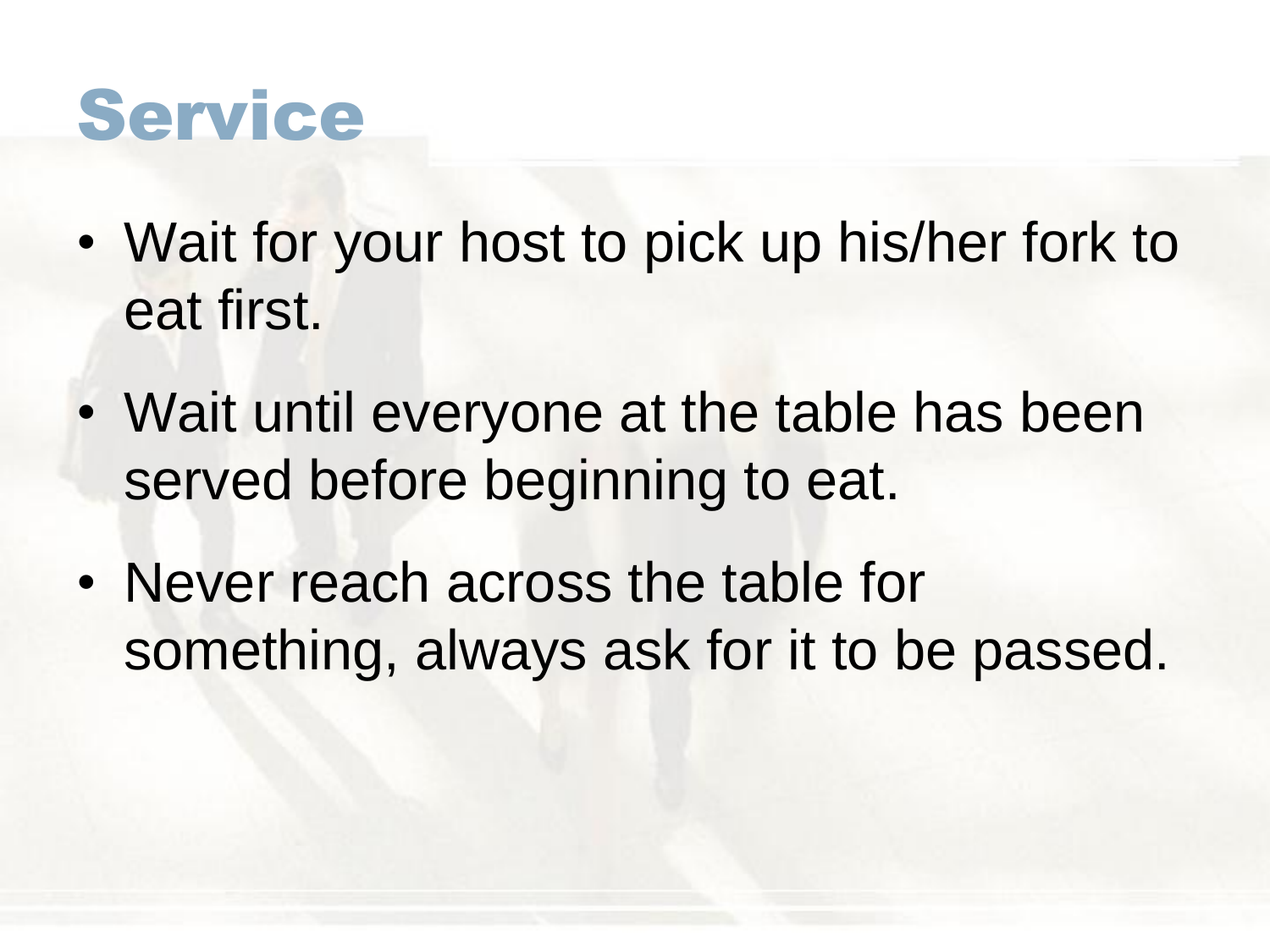#### Service

- Salt and pepper are always passed together.
- Food is served from the left and dishes are cleared from the right.
- Everything gets passed to the right.
- If you are first to take the bread basket, offer to your left first, take your piece, then pass to the right.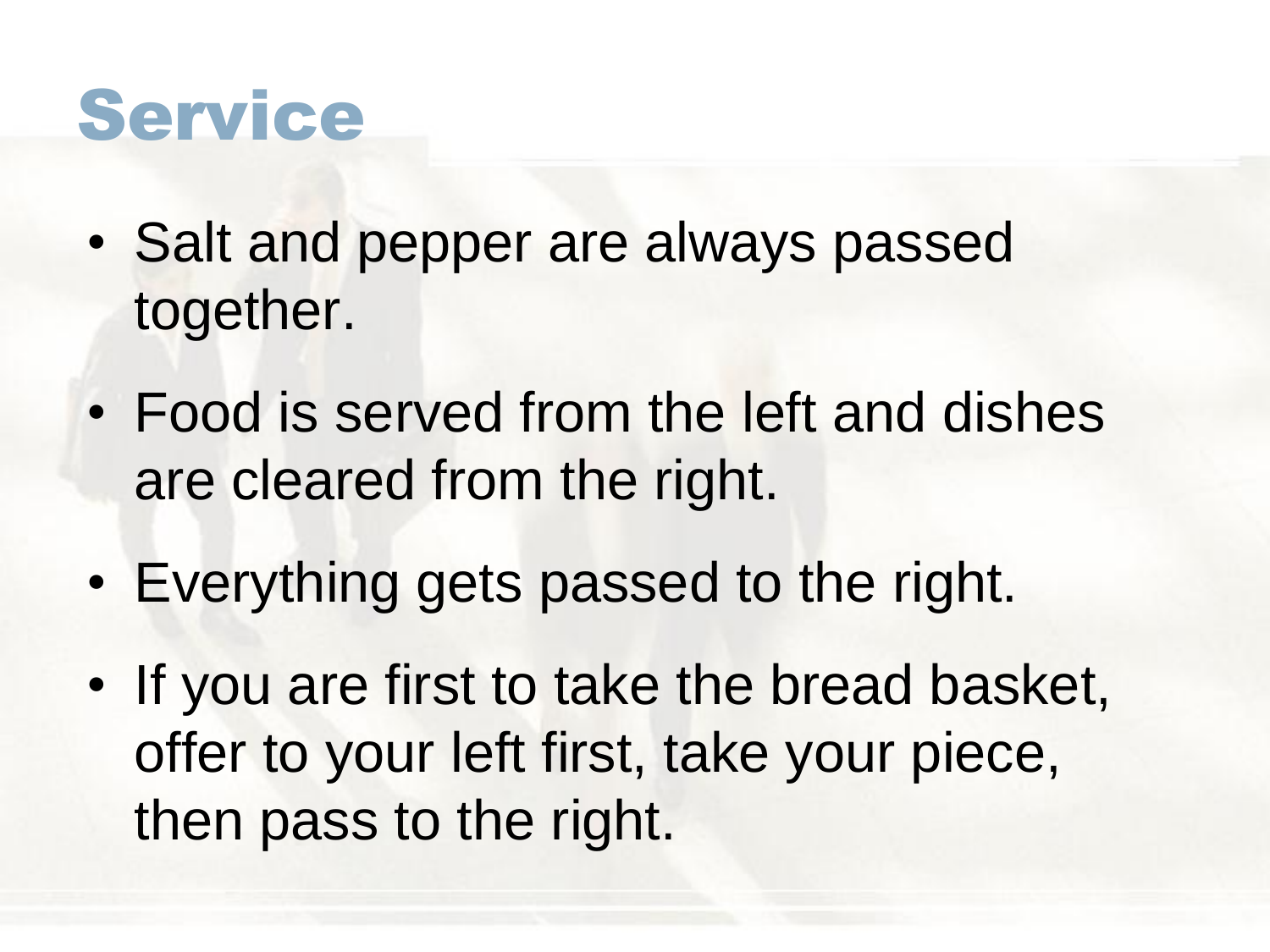# Eating Tips

- Do not talk with food in your mouth.
- Chew with your mouth closed.
- Do not blow on your soup to cool it; stir it gently to cool off. Spoon soup away from you to eat.
- Do not leave the spoon in the bowl put it on the saucer/platter.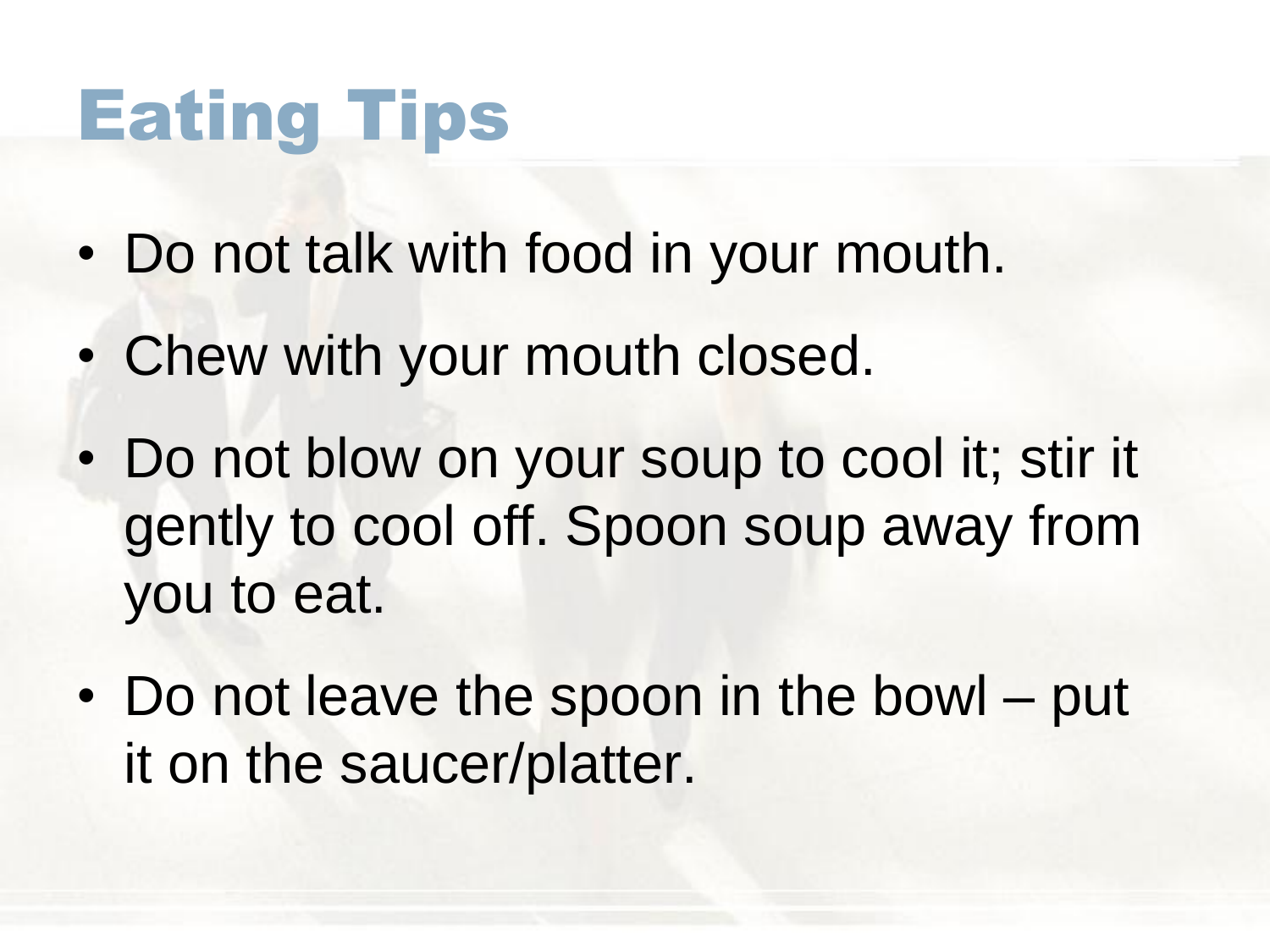# More Eating Tips

- Eat rolls by tearing off bite size pieces and buttering only one piece at a time.
- Cut your salad if the leaves are too large.
- Never rest your elbows on the table forearms are ok.
- Taste your food before seasoning it.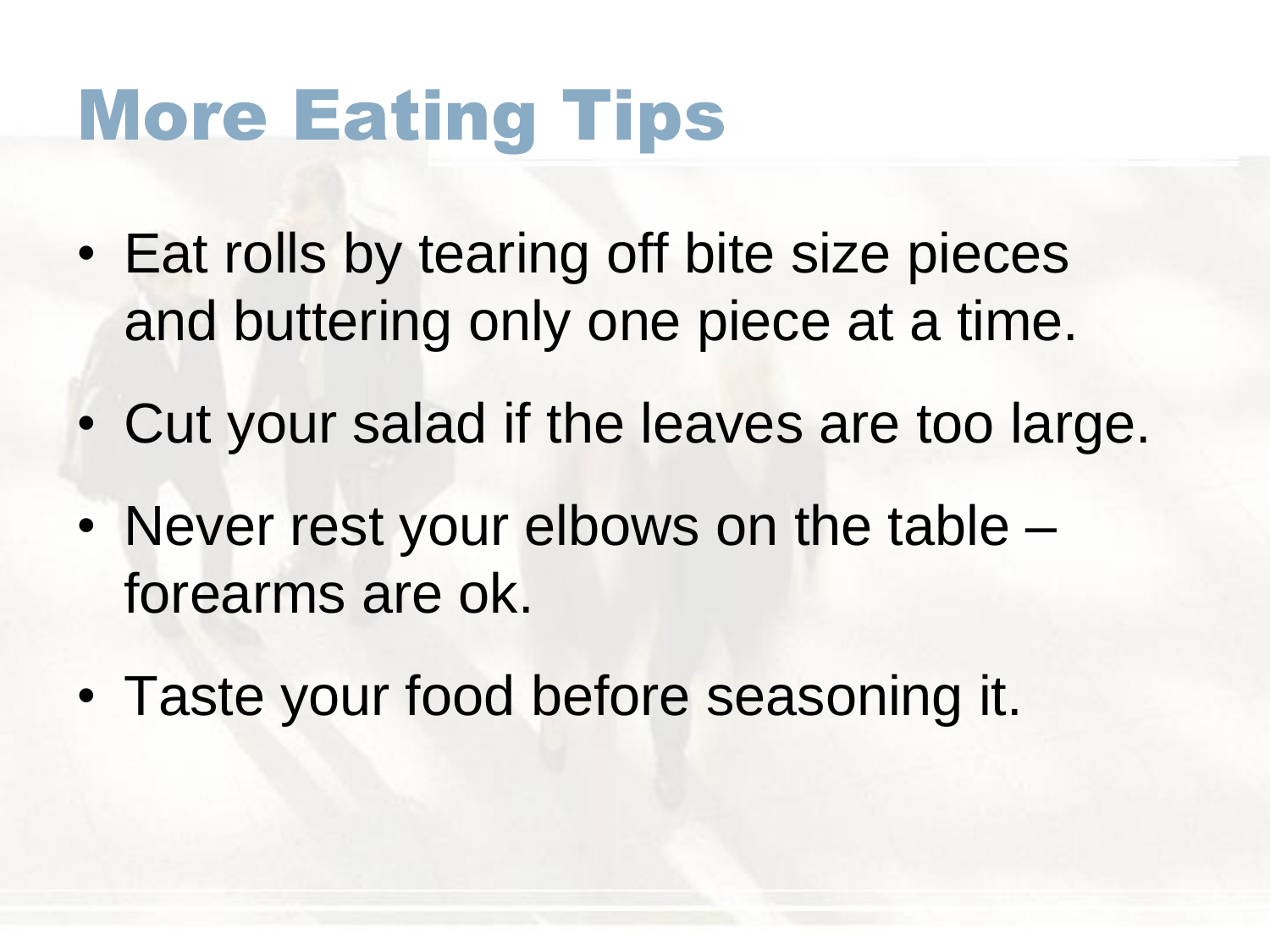# Even More Eating Tips

- If you need to remove food from your mouth, remove it the same way it went in. Do not spit it into a napkin.
- For hard to scoop items, use your knife to push the items onto your fork.
- If you don't like something, don't eat it, but don't make a big deal out of it.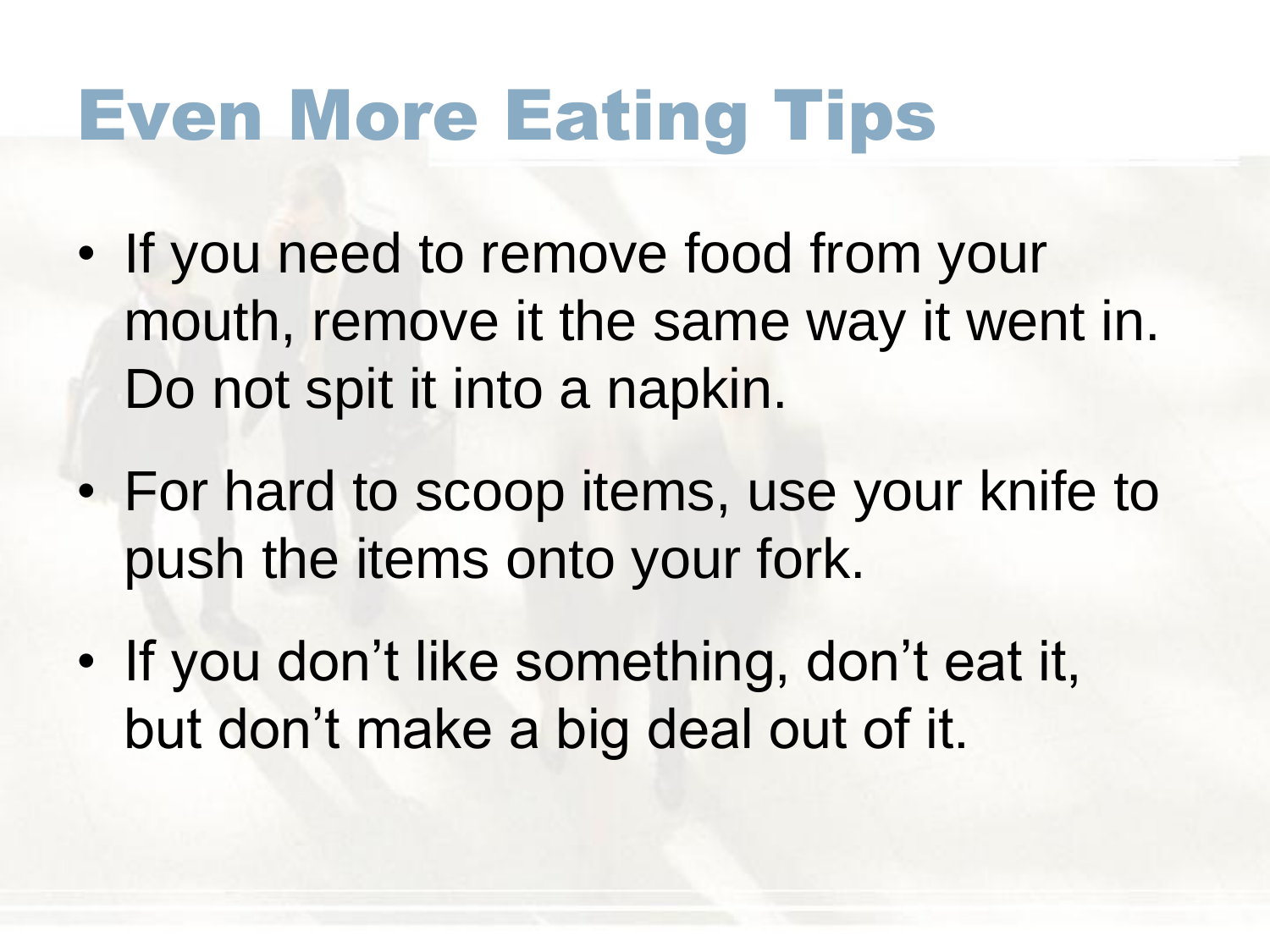# When You Are Finished

- Place your fork and knife (sharp side of knife inward), at the 4:00/10:00 position.
- Leave plate where it is don't push it away.
- Used napkin goes next to your plate, not on top of the plate.
- Do not ask for a doggy bag or to-go bag.
- Do not ask for a toothpick.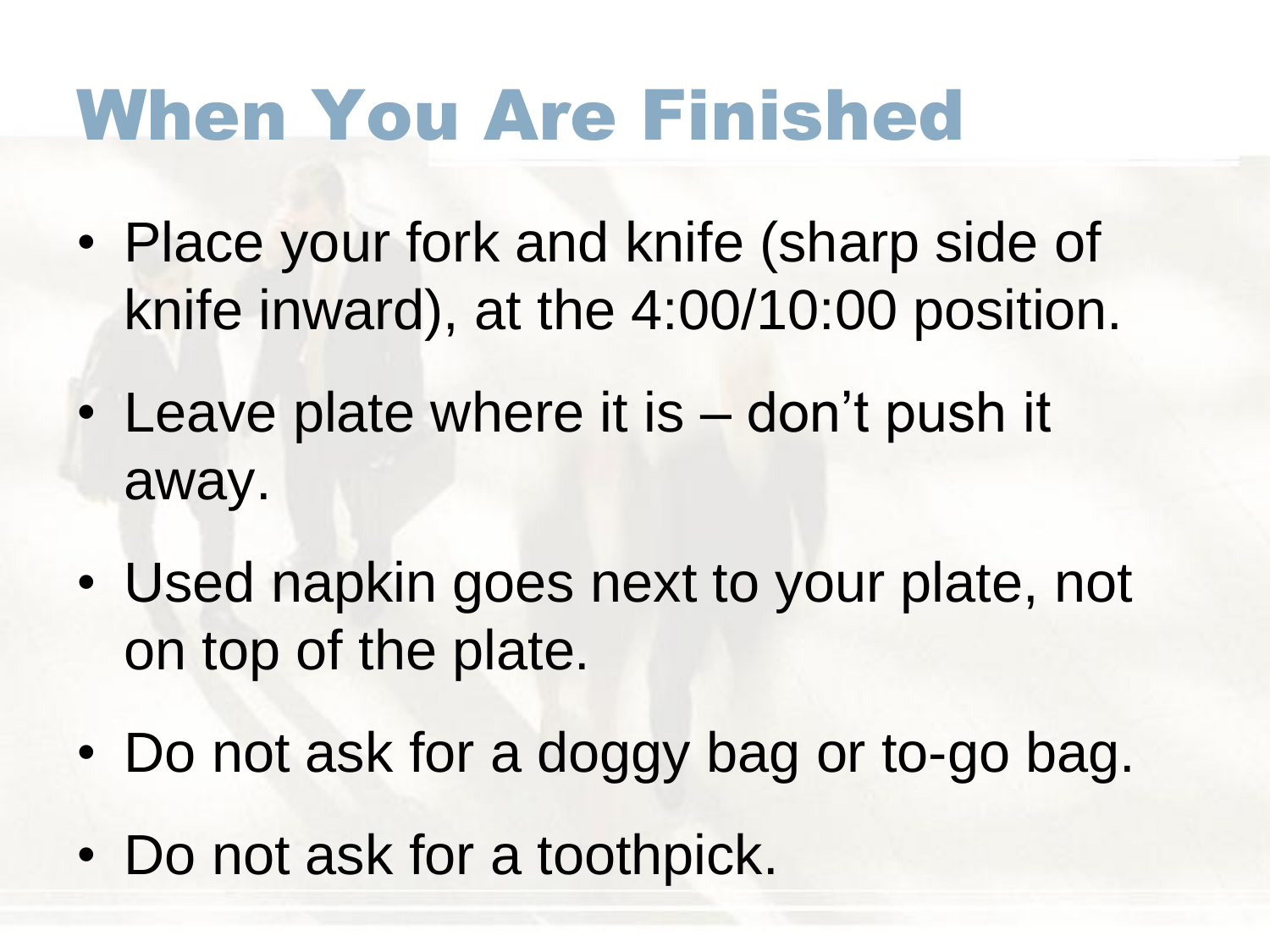# Special Needs/Allergies Dietary Restrictions

- Tell the host when you accept the invitation (especially if meal is in their home)
- New restaurant--call ahead to inquire
- Never make this a topic of conversation
- Dieting? **Not** when you accept an invitation to eat compliments of someone else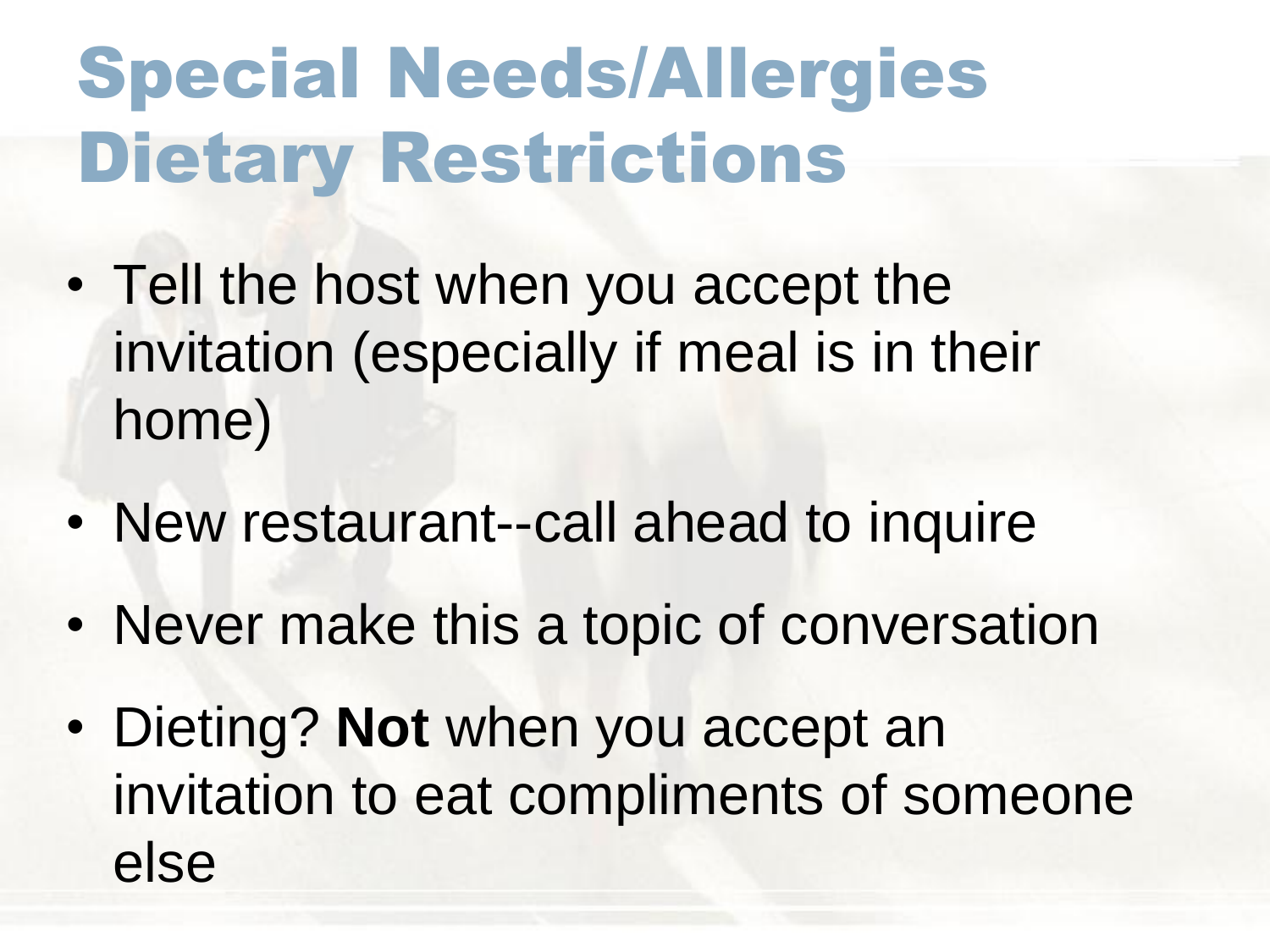# Common Sense Etiquette

- Turn off phone before any meal or interview. Do not place phone on the table.
- Men should never wear a hat at the table.
- Do not smoke before or at an interview meal.
- Excuse yourself to go to the restroom to blow your nose – don't blow your nose into your napkin.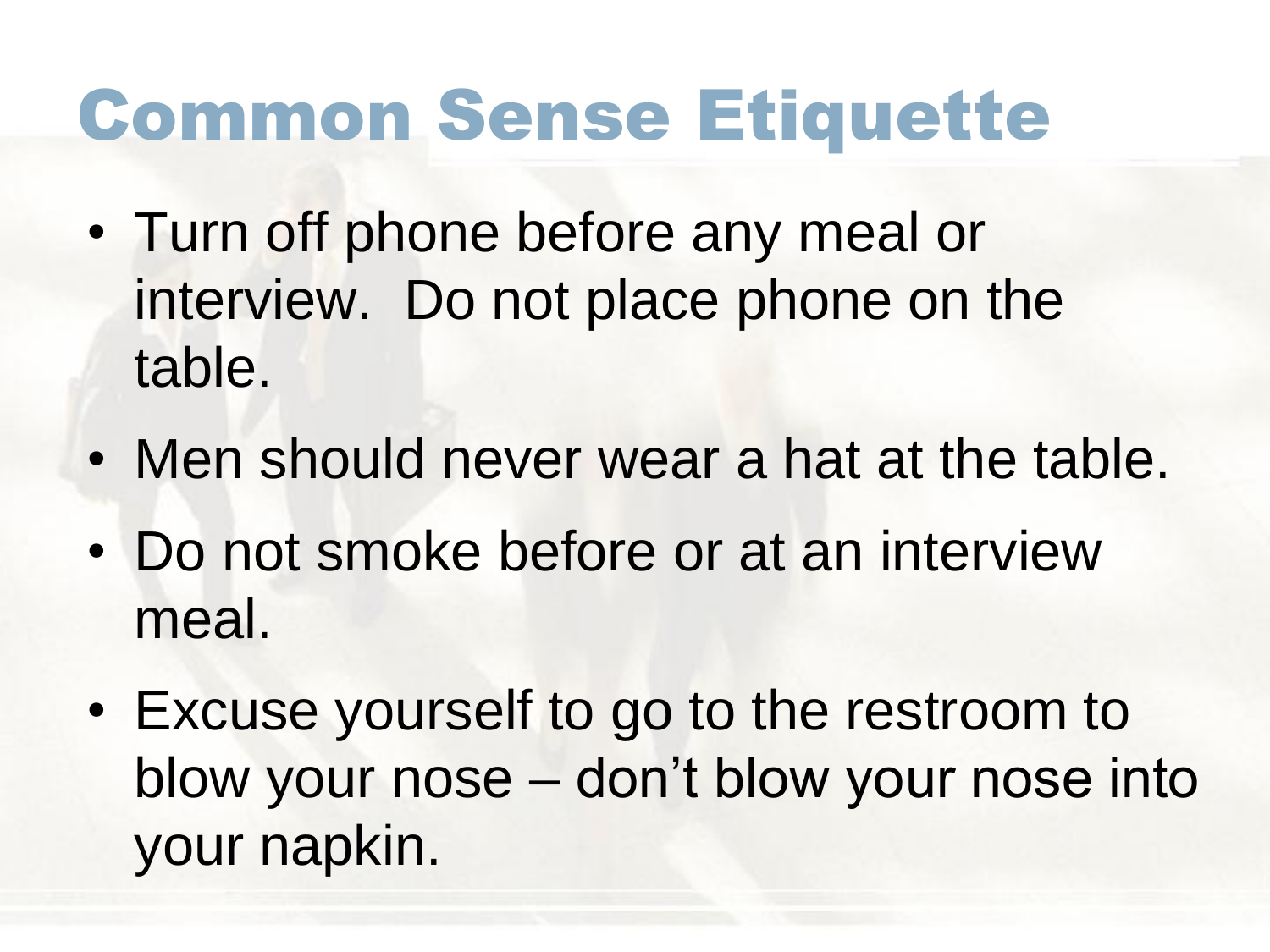# Additional Tips

- If you drop a utensil, pick it up and ask for a new one. If you can't reach it, let the server know it's down there.
- Don't salt your food before you taste it--shows you make hasty decisions
- If you need to excuse yourself, put your napkin on your seat or next to your plate.
- Nothing that touched your mouth should ever directly touch the table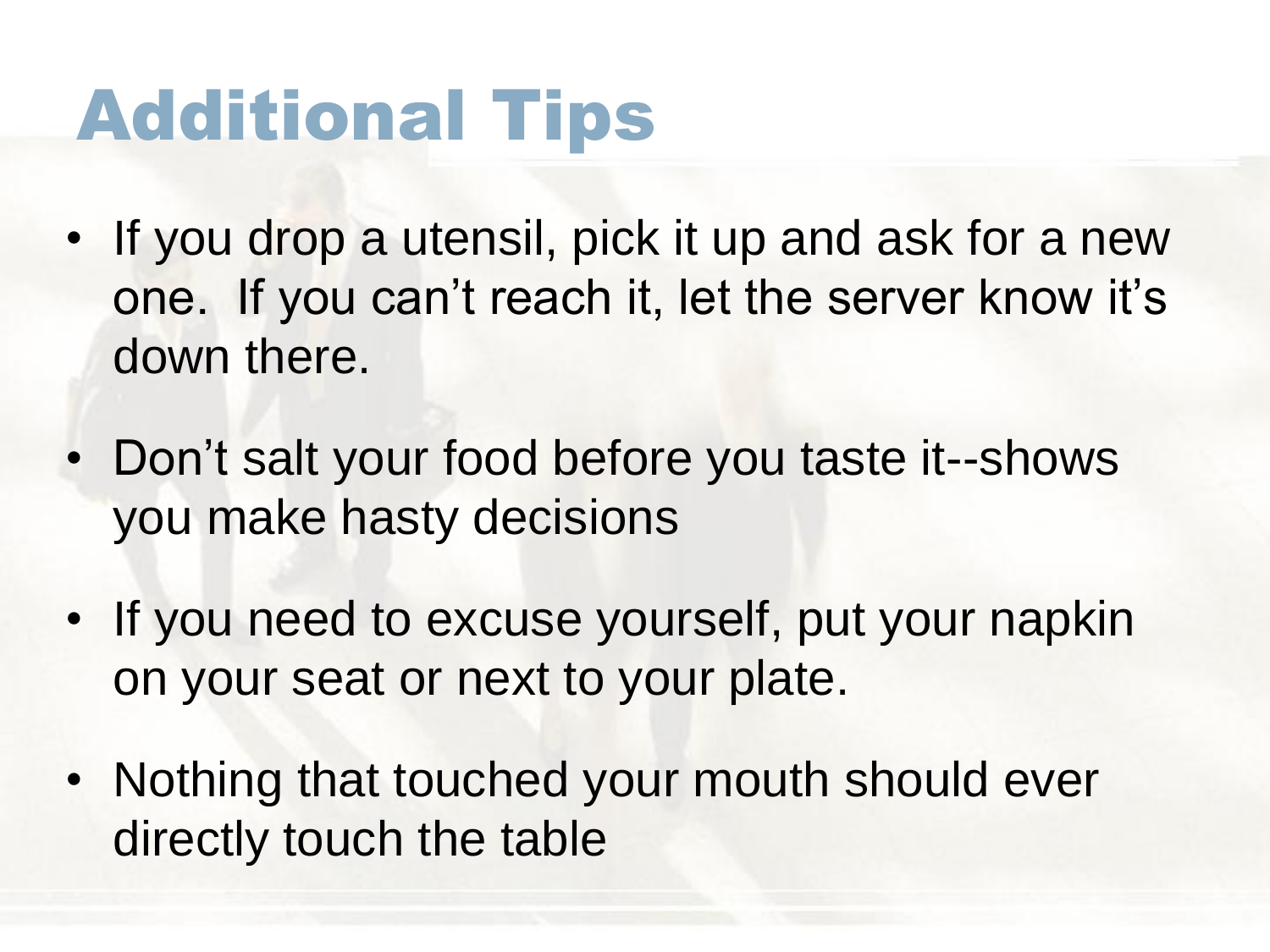#### Conclusion

Statistics from 3 separate research projects by Harvard, Carnegie Foundation and Stanford Research Institute--

**Success in getting, keeping and advancing in a job depends 85% on people skills and 15% on technical knowledge and skills.**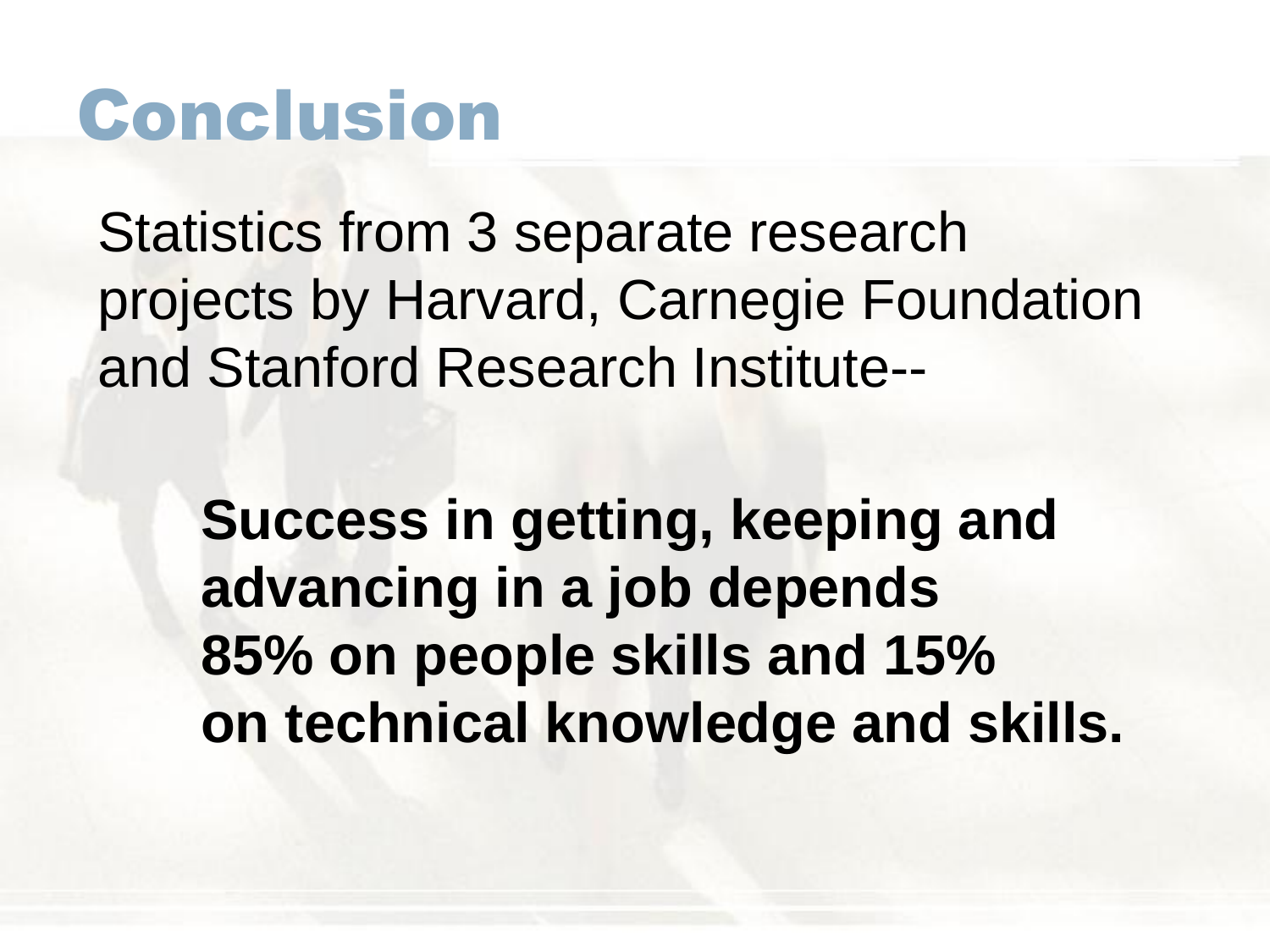# A Final Thought…

When In Doubt: Smileit is the ultimate gesture understood by all!